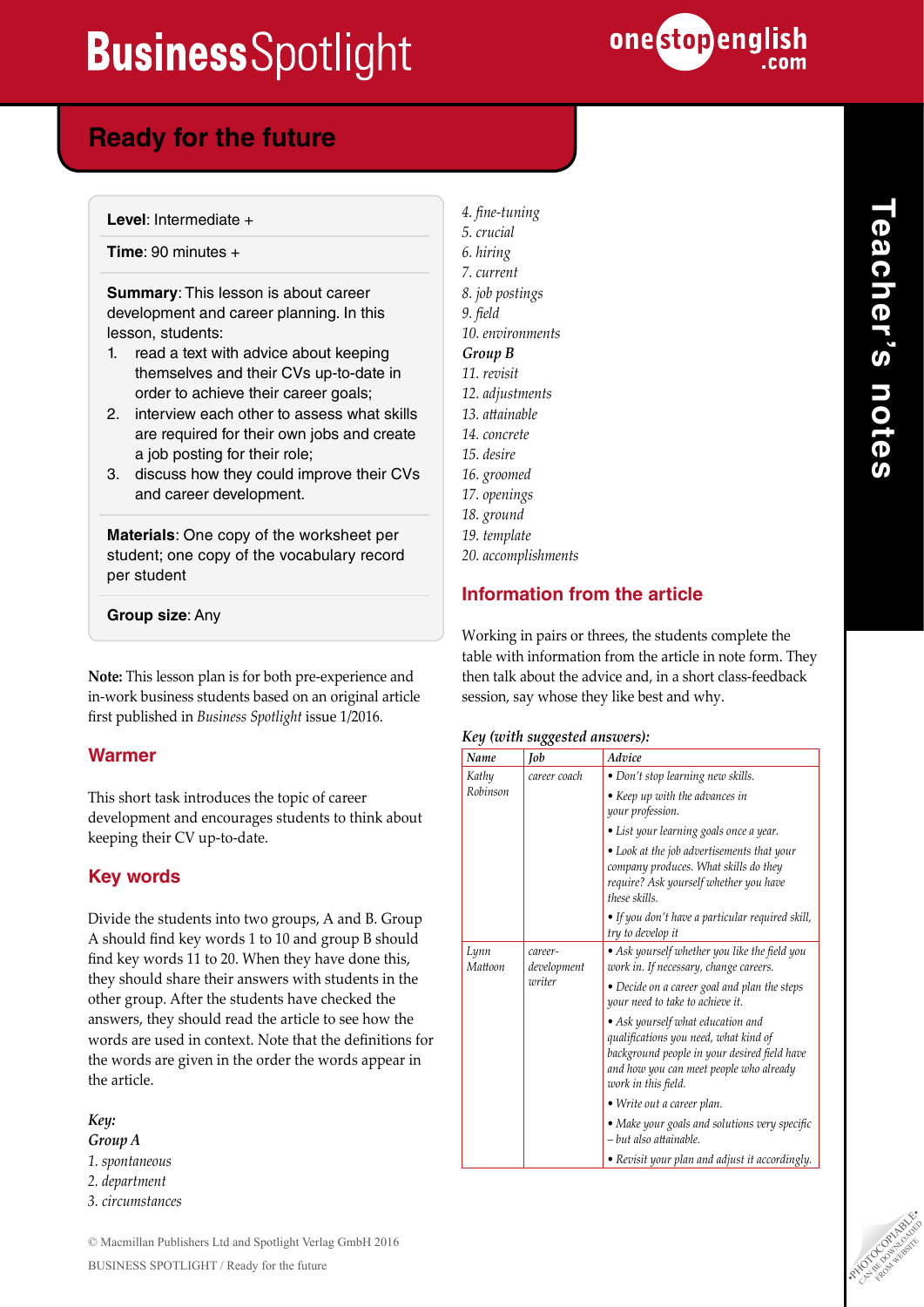

## **Ready for the future**

| Name                   | <b>Job</b>                                                 | Advice                                                                                                                                                                                                                   |
|------------------------|------------------------------------------------------------|--------------------------------------------------------------------------------------------------------------------------------------------------------------------------------------------------------------------------|
| Dorothy<br>Tannahill-  | careers advisor                                            | • Look at your plan in detail and produce a<br>gap analysis.                                                                                                                                                             |
| Moran                  |                                                            | • See if there are any qualifications you need<br>to reach the next step in your career plan.                                                                                                                            |
|                        |                                                            | • Get information about the specific skills and<br>experience that are required.                                                                                                                                         |
|                        |                                                            | • Compare your skills, education and<br>experience to those listed in job ads.                                                                                                                                           |
|                        |                                                            | • Keep track.                                                                                                                                                                                                            |
| Maureen<br>McCann      | career coach                                               | • Networking plays an important role. Ask<br>yourself who can help you reach the next<br>stage in your career; who is supporting your<br>current career development; are you being<br>mentored and groomed for openings? |
|                        |                                                            | • A career plan helps you deal with<br>the unexpected.                                                                                                                                                                   |
|                        |                                                            | • Having a plan, an up-to-date CV and<br>profile on LinkedIn or Xing will help you<br>make good decisions more rapidly.                                                                                                  |
| Dr Randall<br>S Hansen | works at<br><i><u><b>Ouintessential</b></u></i><br>Careers | • Spend a day or weekend every year<br>reviewing your career plan, listing your<br>accomplishments and thinking about<br>your skills.                                                                                    |
|                        |                                                            | • It's never too soon or too late to start your<br>career planning.                                                                                                                                                      |

### **Summary**

Students join the words to make phrasal verbs and phrases from the article, then use them to complete the paragraph about some of the article contents.

*Key:*

*Phrasal verbs*

*1. figure out*

*2. keep up*

- *3. left behind*
- *4. seek out*
- *5. showing up*
- *6. tapped into*
- *7. thought out*

#### *Paragraph*

- *1. keep up*
- *2. left behind*
- *3. showing up*
- *4. figure out*
- *5. tapped into*
- *6. seek out*
- *7. thought out*

### **Expressions**

Students fill in the missing letters to complete the expressions from the article, then use them in sentences of their own. If possible, the sentences they write should be on topics unrelated to that of the article.

| Key: |                     |  |  |
|------|---------------------|--|--|
|      | 1. up to chance     |  |  |
|      | 2. keep track of    |  |  |
|      | 3. times were tough |  |  |

*4. emotionally charged situations* 

### **Discussion, writing and research task**

In part a of this task, students work in pairs and interview their partner to find out what skills are required to do his/her job. An example question is given. Each student should make a note of their partner's answers.

In part b, working together in their pairs, students use their notes and any other information their partner can provide to write job postings for both of their jobs. They should include the job title, the skills required and any other important information.

In part c, students should search for similar job postings on the internet and discuss how similar or different the skills needed for the jobs are. If they do not have internet access, turn this into a group discussion in which the students talk about and compare the job postings they have written. Are there any of the same skills that seem to be required for many of their different jobs?

Part d can be done in pairs or small groups. Here, students discuss what training courses or seminars they could do to improve their CV and career development.

### **Extra reading**

This extra reading task can be done in class or set as homework. The students could read the interview and write three further questions that they would like to ask the interviewee.

**Teacher's notes**

Teacher's notes

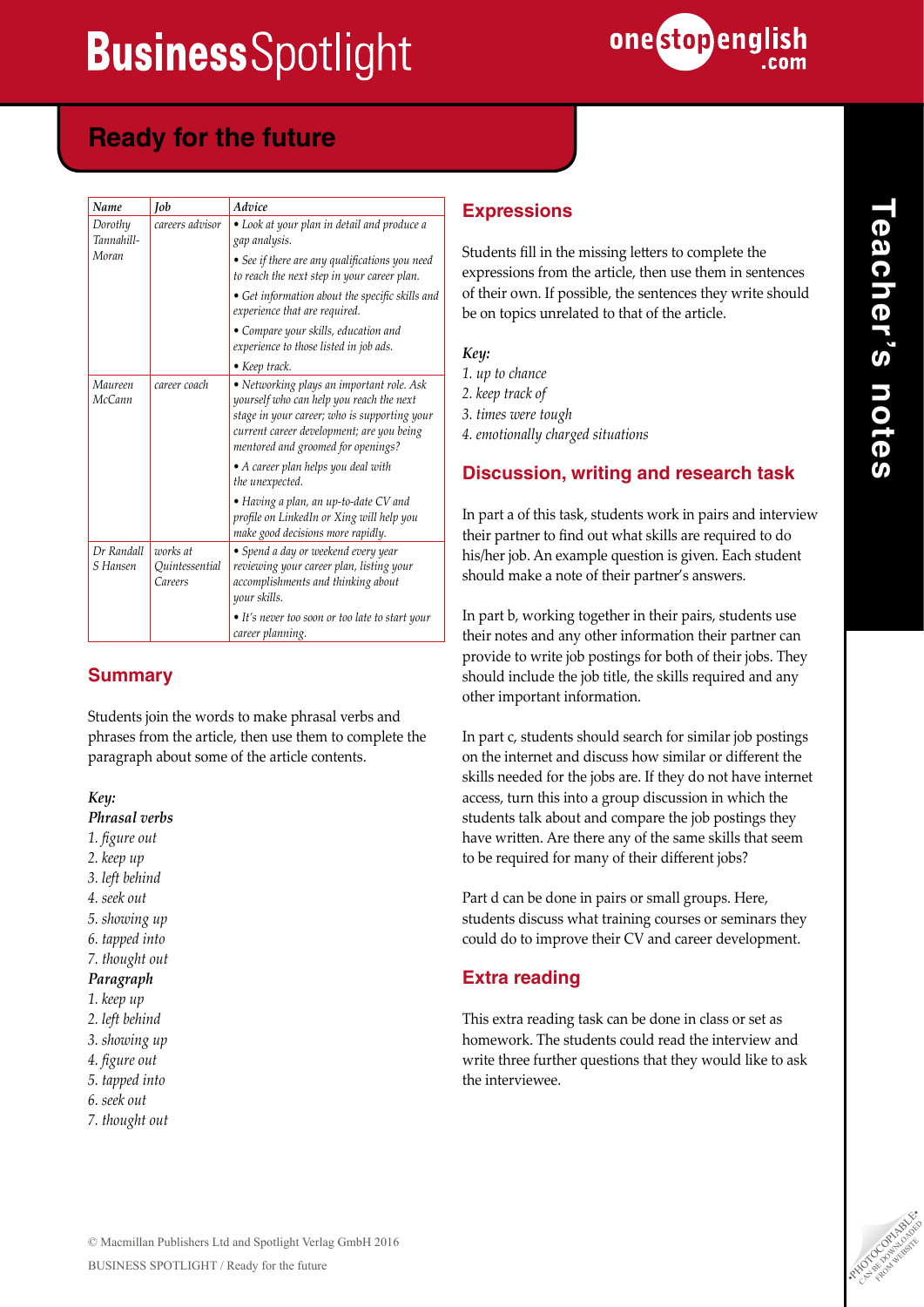

### **Ready for the future**

### **Vocabulary record**

Here, students should be encouraged to record all of the new and useful vocabulary they have learnt during the lesson, not only in the form presented in the article but also in related forms.

### **Related topics on onestopenglish**

The following onestopenglish lesson plan guides students through the process of writing a CV.

[www.onestopenglish.com/skills/integrated-skills/life](http://www.onestopenglish.com/skills/integrated-skills/life-skills/pdf/macmillan-life-skills-career-/-work-cv-builder-lesson-plan/553647.article)[skills/pdf/macmillan-life-skills-career-/-work-cv-builder](http://www.onestopenglish.com/skills/integrated-skills/life-skills/pdf/macmillan-life-skills-career-/-work-cv-builder-lesson-plan/553647.article)[lesson-plan/553647.article](http://www.onestopenglish.com/skills/integrated-skills/life-skills/pdf/macmillan-life-skills-career-/-work-cv-builder-lesson-plan/553647.article) 

The following set of business lessons teach vocabulary on various topics, some of which are related to this lesson, for example looking for and changing jobs, talking about work experience and describing abilities and skills.

[www.onestopenglish.com/business/business-tasks/](http://www.onestopenglish.com/business/business-tasks/)

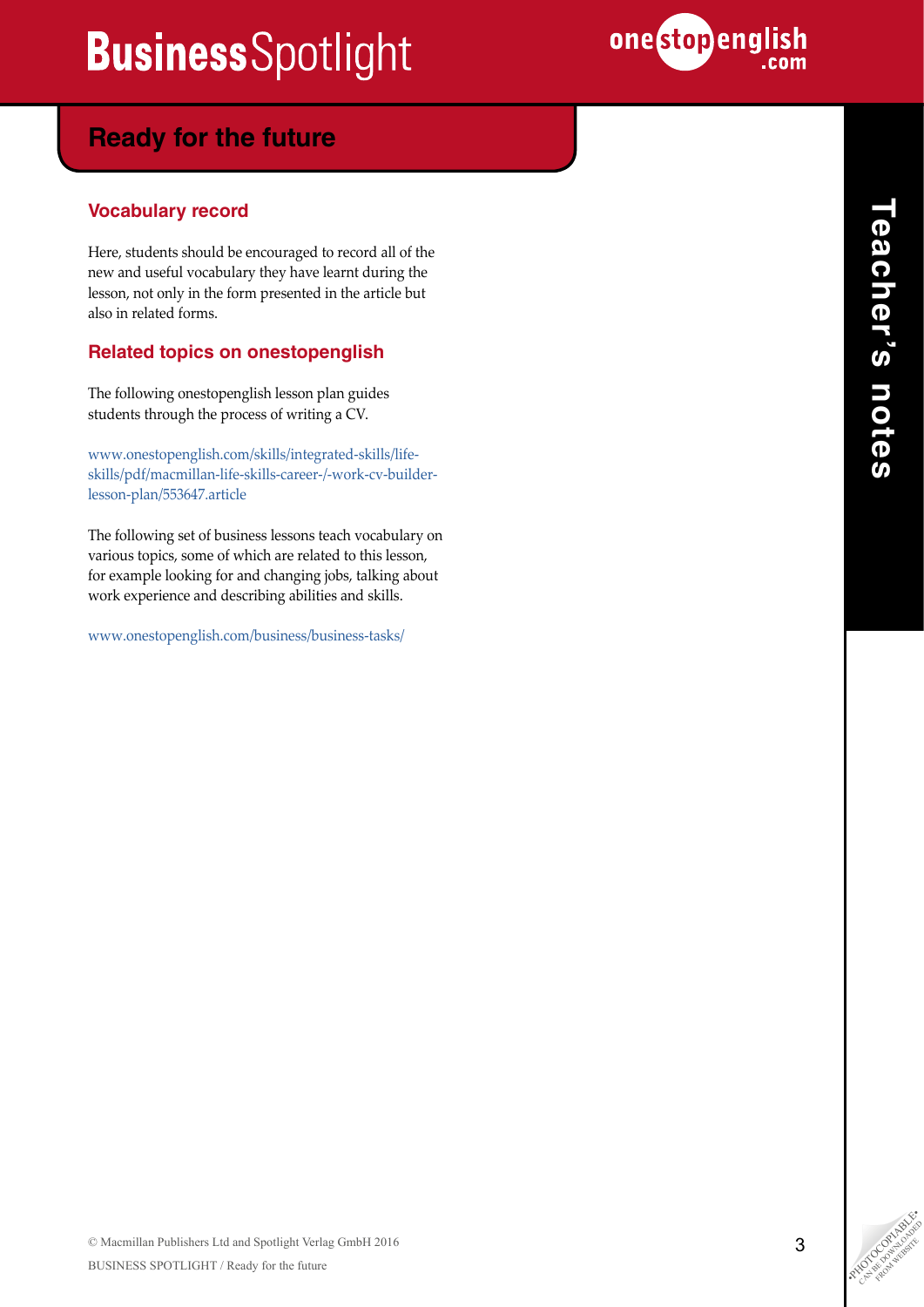

### **Ready for the future**

#### **Warmer** 1

- **When did you last review your career plans?**
- **When did you last update your CV?**

Read the last paragraph of the article to find out how often one career coach says everyone should do these things.

### **2** Key words

#### **Read the definitions and find the key words in the article.**

#### **Group A**

- **1.** happening in a natural way without being planned or thought about (para 1) \_\_\_\_\_\_\_\_\_\_\_\_\_\_\_\_\_\_\_\_\_\_\_\_\_\_\_\_\_\_\_\_\_
- **2.** ministry (para 2)
- **3.** the conditions in which you live, especially how much money you have (para 2)
- **4.** making small changes to something in order to make it as good or as effective as possible (two words, para 2)
- **5.** extremely important because it has a major effect on the result of something (para 4)
- **6.** employing (para 5)
- **7.** up-to-date (para 5)
- **8.** public notices advertising jobs (two words, para 5)
- **9.** a type of work that you do (para 6)
- **10.** the places in which people work (para 6)

#### **Group B**

 $\overline{a}$ 

 $\overline{a}$ 

 $\overline{a}$ 

 $\overline{a}$ 

- **11.** consider or discuss something again (para 8)
- **12.** changes in something that make it better, more accurate or more effective (para 8)
- **13.** possible to achieve, reach or get (para 8)
- **14.** practical; based on facts and information (para 8)
- **15.** really want (para 8)
- **16.** prepared for a particular job or activity through special training and attention (para 11)
- **17.** jobs that are available (para 11)
- **18.** base a decision or idea on a particular thing (para 12)
- **19.** something that is used as an example for something else and that copies are made from because its basic form can be used again and again (para 13)
- **20.** difficult things that you succeed in doing, especially after working hard over a period of time (para 14)

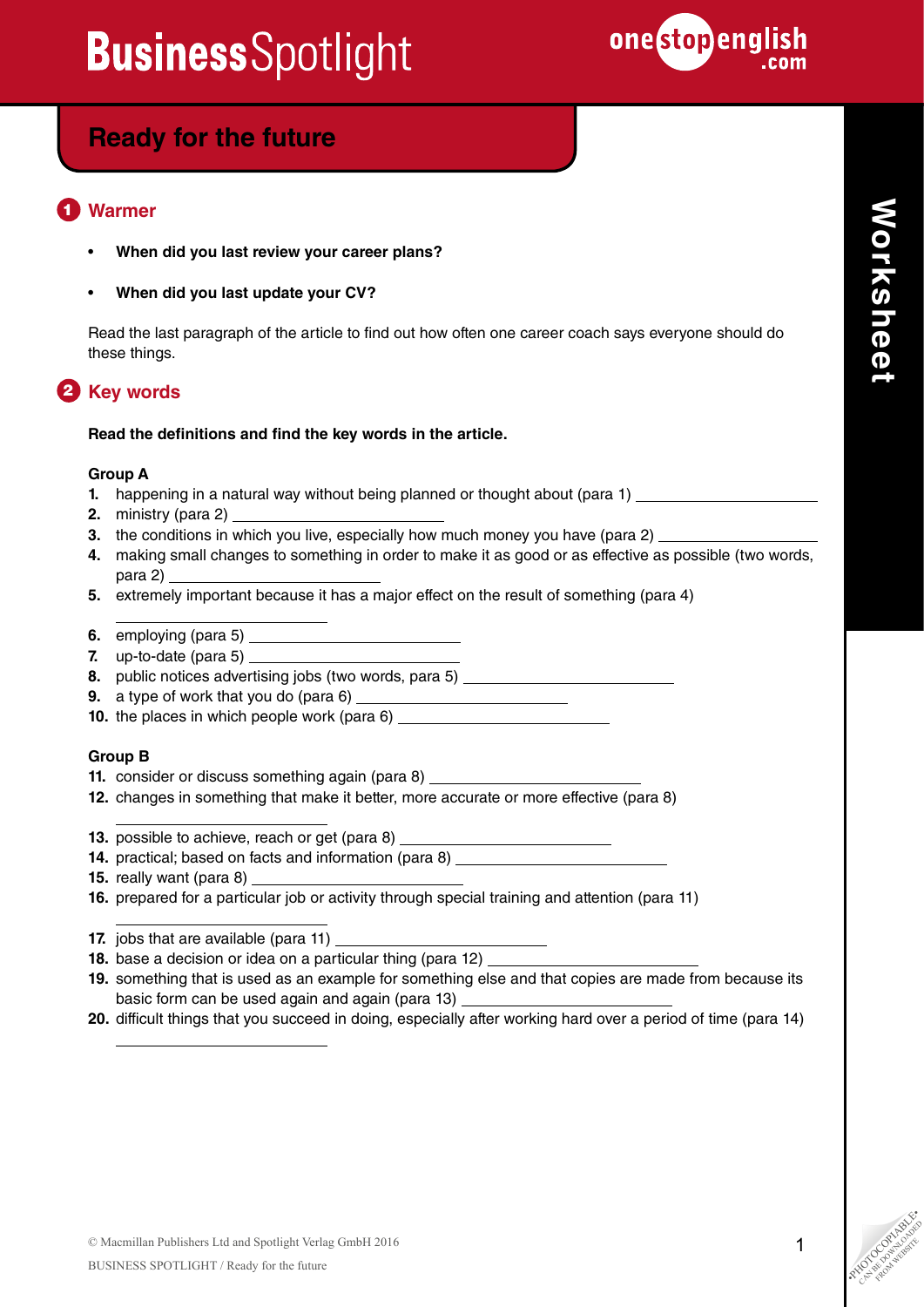

### **Ready for the future**

# **Ready for the future by Margaret Davis**



2

3

4

5

1

**Are you planning to change your job or profession? A good, well-thought out plan will enable you achieve this aim. Margaret Davis provides details and asks experts for advice.**

Do you plan your future job moves or do you simply leave them up to chance? There's nothing wrong with being spontaneous, but there are some situations in which you really need a plan – and managing your career is one of them.

What is career planning? The government of Western Australia's Department of Training and Workforce Development defines career planning as "the continuous process of thinking about your interests, values, skills and preferences; exploring the life, work and learning options available to you; ensuring that your work fits with your personal circumstances; and continuously fine-tuning your work and learning plans to help you manage the changes in your life and the world of work".

The government website lists four steps in the process: knowing yourself, learning about potential career areas, making decisions and taking action. These steps can vary, depending on where you are in your career – just beginning, learning new skills, considering a career change or preparing for retirement.

It's important to check your career progress at regular intervals, Boston career coach Kathy Robinson told *AARP The Magazine* – and to be sure that you don't stop learning new skills. "It's crucial to keep up with advances in your profession if you don't want to be left behind," Robinson says. "Successful people know that making time for focused, uninterrupted learning builds confidence and future growth opportunities." Robinson suggests that, once a year, you should make a plan that lists your learning goals. These could include taking a course, going to conferences or workshops, or spending a certain proportion of your time reading books or articles about your profession.

Take a look at the people your company is hiring, Robinson advises. What do the job advertisements say? What skills are required – and do you have them? "One great way to know if your skills are current: learn from the people who want to work next to you," Robinson says. "I suggest regularly going through job postings and keeping track of the technical skills required for your role. If there's a skill that keeps showing up but

you don't have it, you can add it to your professional development plan or ask your company to help you develop that skill."

"Do I like the field I'm working in?" Career-development writer Lynn Mattoon says you should ask yourself this question. "Career development doesn't mean you have to develop the career you're currently in but can also mean changing careers, even changing environments."

Mattoon says that once you've decided on a career goal, you need to plan the steps necessary to reach it. Ask yourself questions like: what kind of education and qualifications will I need? What kind of background do people in this profession have? How can I meet others in this field?

"Your goals and solutions need to be very specific," Mattoon writes on the online careers platform *Job-Interview-Site.com*. "This isn't to say that you can't revisit your planning and development and make adjustments (after all, life isn't 100 per cent predictable and we are not, in fact, robots) but writing out your career plan will make your goals more attainable because they become concrete and will remind you of the steps necessary to achieve what you desire."

Once you have a plan, you need to look at it in more detail and produce a gap analysis, says careers adviser Dorothy Tannahill-Moran. "A gap analysis is where you figure out the differences in the qualifications between where you are right now and your two-year goal or next step," she writes. "Using a job posting or job description for the position you are aiming at is a good way to get specific information about the skills and experience that are expected. I think it is good to get more than one job description (perhaps one with your company and one with a competitor) in order to ensure you aren't missing any key items during your analysis."

Compare your skills, education and experience to what is listed in the job advertisements. Now is the time to get started, Tannahill-Moran says. "You can't predict how long or how much work you will have to do in order to develop the skill at the level you need but you do have control over the action you take to get started. Keep track."

Career coach Maureen McCann says that networking plays an important role in career planning. "Who can help you get closer to the next stage in your career? Who

7

 $\mathbf{8}$ 

9

10

11

6

© Macmillan Publishers Ltd and Spotlight Verlag GmbH 2016 BUSINESS SPOTLIGHT / Ready for the future •PHOTOCOPIABLE •PHOTOCOPIA SUSTAINERS SPOTLIGHT / Ready for the future •PHOTOCOPIA DUST •PHOTOCOPIA SUSTAINERS SPOTLIGHT / Ready for the future •PHOTOCOPIA DUST •PHOTOCOPIA DUST •P

CAN BE DOWNLOAD FROM WEBSITE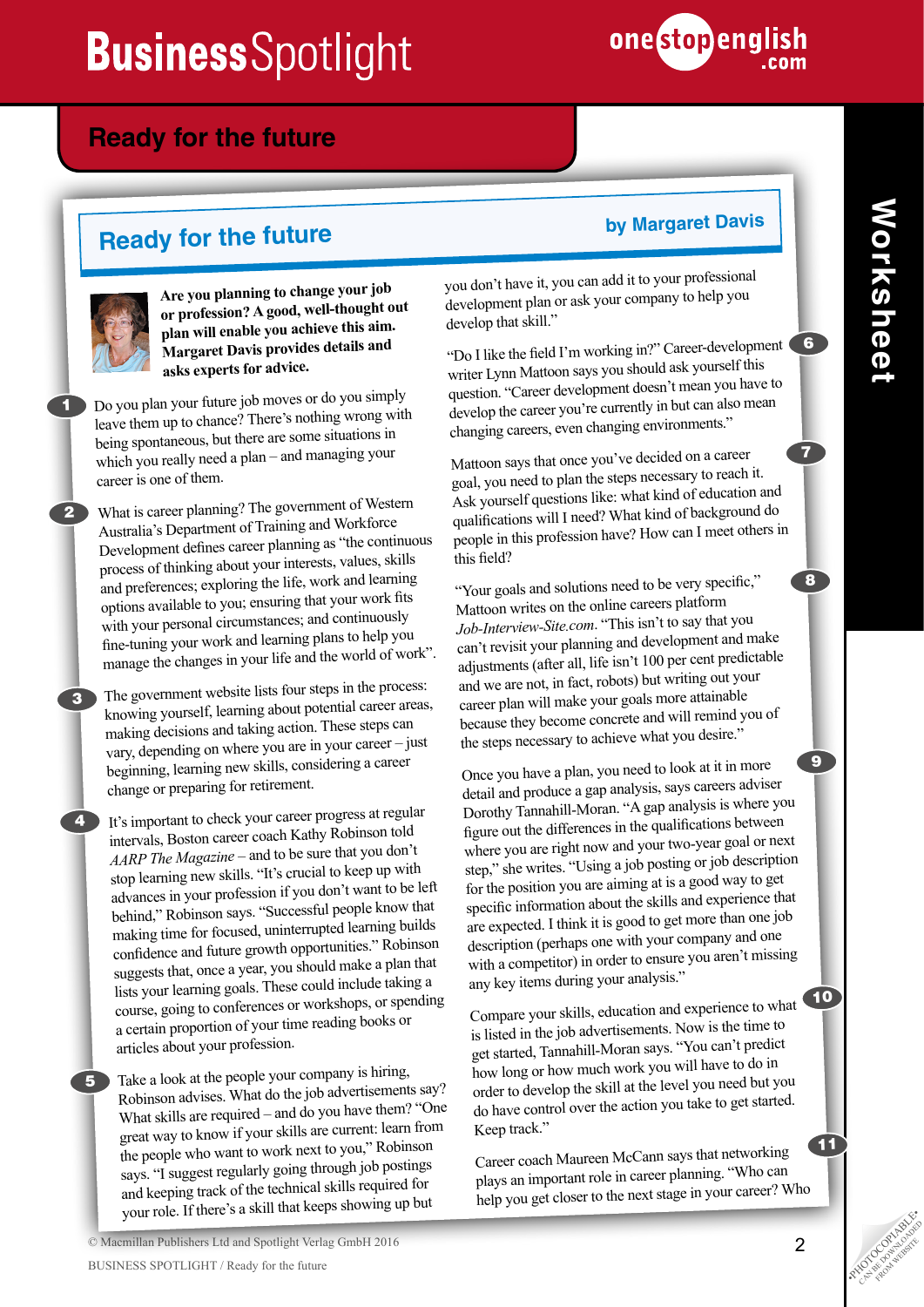

### **Ready for the future**

is supporting your current career development? Are you being mentored and groomed for anticipated openings? Who can you learn from? These are all questions that can be answered by the people in your networks," McCann explains. "One client of mine remarked that, when times were tough, 'It was my network that saved me.' He tapped into his network to seek out opportunities ahead of his competitors that allowed him to be ready to capture the opportunities when they arose."

Having a career plan helps you to deal with the unexpected, according to McCann. "Life changes occur and with them come emotions. Making decisions during emotionally charged situations can prove challenging. Having a plan ready before any crisis can help ground your choices and help you make decisions more rapidly, knowing that your decisions were well thought out ahead of any emotional influences."

13 Certain basic elements need to be part of everyone's career plan, McCann says. These include an up-to-date CV, a template for a covering letter and profile on LinkedIn or Xing. Having these items ready means that you will be able to react professionally to opportunities.

> © Business Spotlight, 1/2016. [www.business-spotlight.de](http://www.business-spotlight.de)

12

Dr Randall S Hansen of Quintessential Careers suggests spending a day or a weekend every year reviewing your career plan, looking at what has happened in the past year, listing your accomplishments and thinking about your skills. "Career planning is not an activity that should be done once at school or university and then left behind as we move forward in our jobs and careers," Hansen comments. "Rather, career planning is an activity that is best done on a regular basis, especially given the data that the average worker will change careers (not jobs) multiple times over his or her lifetime. And it's never too soon or too late to start your career planning."

### *For more information*

*WEBSITES:* 

*Government of Western Australia's Department of Training an<sup>d</sup> Workforce Development:* [www.dtwd.wa.gov.au](http://www.dtwd.wa.gov.au) 

*Maureen McCann's company website, ProMotion Career Solutions:*  [www.mypromo](http://www.mypromotion.ca)tion.ca

*Next Chapter New Life, Dorothy Tannahill-Moran's website:*  [nextchapternewlife.com](http://nextchapternewlife.com)

*Quintessential Careers, Dr Randall S Hansen's website:*  [www.quintcareers.com](http://www.quintcareers.com) 

### **3** Information from the article

**In pairs or groups of three, complete the table in note form using information from the article. Then, say whose advice you like best and why.**

| <b>Name</b>                    | Job | <b>Advice</b> |
|--------------------------------|-----|---------------|
| Kathy<br>Robinson              |     |               |
| Lynn<br>Mattoon                |     |               |
| Dorothy<br>Tannahill-<br>Moran |     |               |
| Maureen<br>McCann              |     |               |
| Dr Randall<br>S Hansen         |     |               |

14

© Macmillan Publishers Ltd and Spotlight Verlag GmbH 2016 BUSINESS SPOTLIGHT / Ready for the future •PHOTOCOPIAS COPIAL COPINSORS SPOTLIGHT / Ready for the future •PHOTOCOPIAS COPING COPING COPING COPING COPING COPING COPING COPING COPING COPING COPING COPING COPING COPING COPING

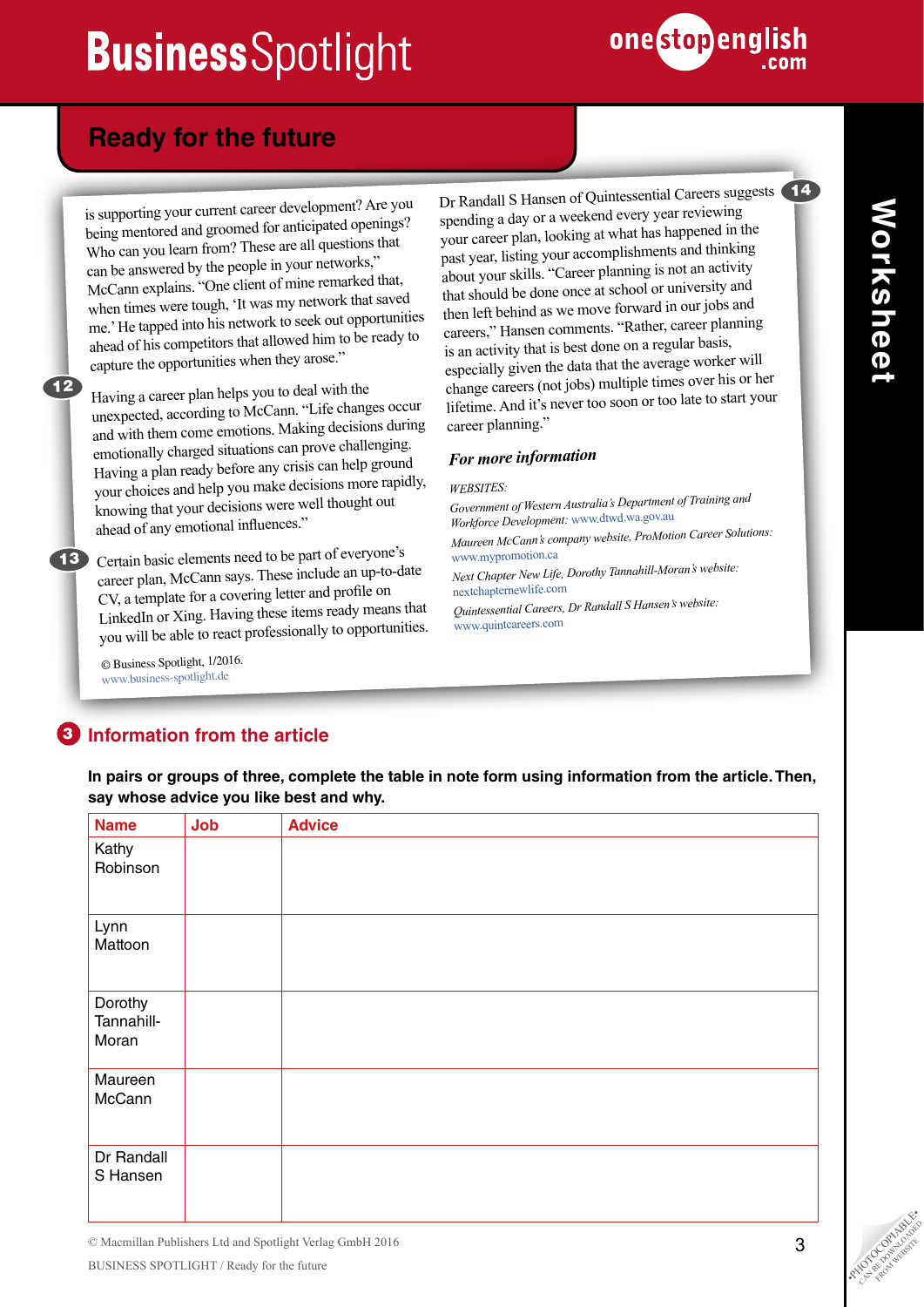

## **Ready for the future**

#### **Summary** 4

**Join the words to make phrasal verbs from the article and then use them to complete the paragraph about the article.**

| 1. | figure     | up     |
|----|------------|--------|
| 2. | keep       | out    |
| 3. | left       | into   |
| 4. | seek       | behind |
|    | 5. showing | out    |
|    | 6. tapped  | out    |
|    | 7. thought | up     |

| The article states that it is crucial to __________________________________(1) with advances in your       |  |  |  |
|------------------------------------------------------------------------------------------------------------|--|--|--|
| profession if you don't want to be ________________________________(2). It says that you should            |  |  |  |
| regularly check job postings to see if certain skills keep _________________________________(3). You       |  |  |  |
|                                                                                                            |  |  |  |
|                                                                                                            |  |  |  |
|                                                                                                            |  |  |  |
| his competitors. He also advises that having a plan will enable you to know that the decisions you need to |  |  |  |
|                                                                                                            |  |  |  |

### **Expressions** 5

**Complete the expressions from the article. Then, use them in sentences of your own (that are not about the article).**

- **1.** It's not a good idea to leave everything up to  $c_$  \_\_ \_ \_
- **2.** Try to **keep t** \_\_ \_ \_ \_ of the skills that are needed in your position.
- **3.** When **times were**  $t = 1$ **,**  $t = 1$ **, my network saved me.**
- **4.** Making decisions during  $e_1 = 1$ ,  $e_2 = 1$ ,  $e_3 = 1$ ,  $e_4 = 1$ ,  $e_5 = 1$ ,  $e_6 = 1$  at the easy.

### **6** Discussion, writing and research task

**a. Work in pairs. Interview your partner and find out what skills are required to do his/her job.**

What do you have to be able to do in your job?

I have to plan the budget, so being good with numbers is an important skill.

- **b. Write a job posting for your partner's job. Include the job title, the skills required and any other important information.**
- **c. Compare your job postings to similar job postings on the internet. Discuss how similar or different the skills needed for the jobs are.**
- **Future career development.**<br>
© Macmillan Publishers Ltd and Spotlight Verlag GmbH 2016<br>
BUSINESS SPOTLIGHT / Ready for the future<br>
PHOTOCOPIA COPIABLE •PHOTOCOPIA COPIABLE •PHOTOCOPIA COPIABLE •PHOTOCOPIA COPIABLE •PHOTOC **d. In your pairs, discuss what training courses or seminars you could do to improve your CV and future career development.**

© Macmillan Publishers Ltd and Spotlight Verlag GmbH 2016

CAN BE DOWNLOAD FROM WEBSITE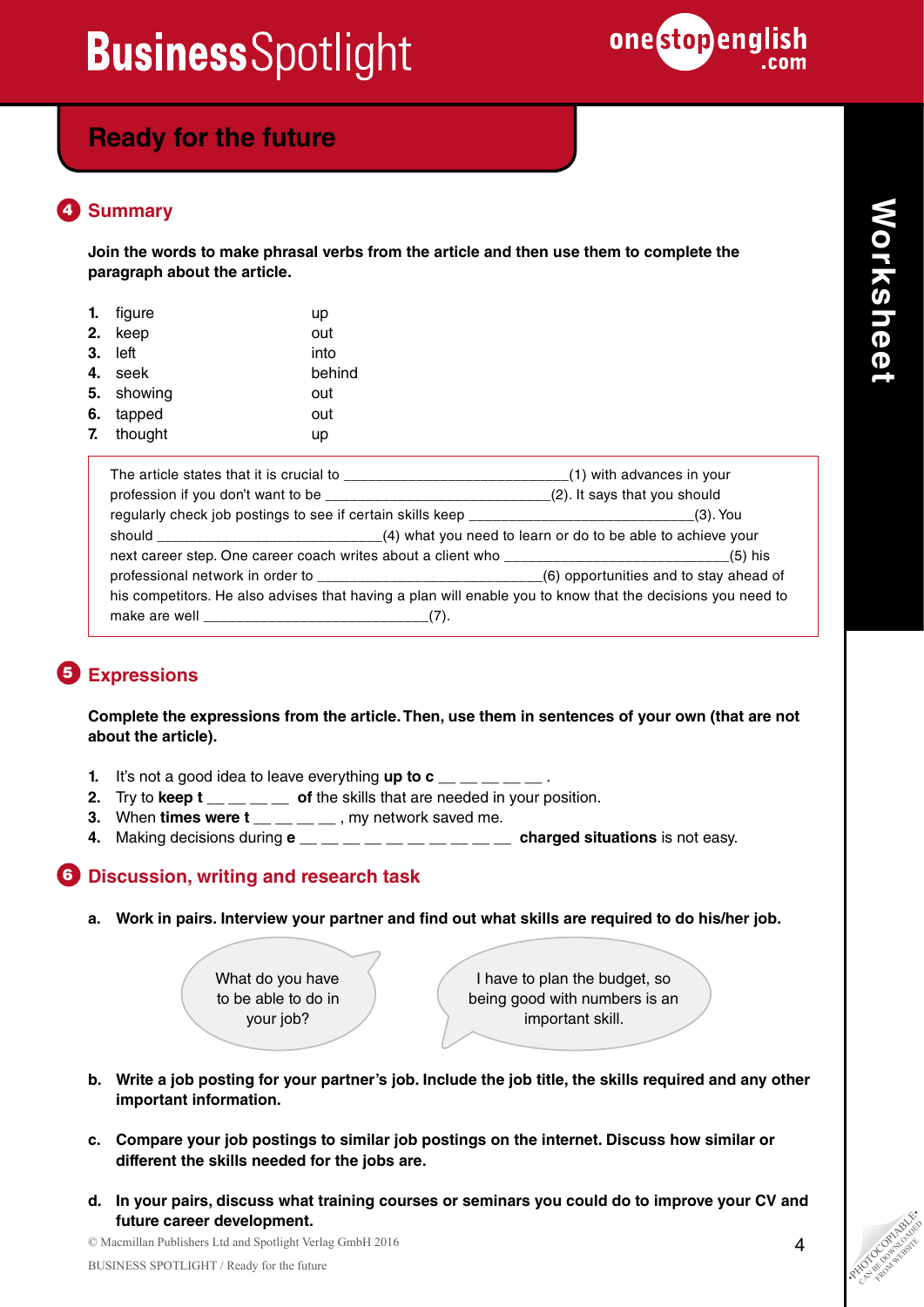

### **Ready for the future**

### **Z** Extra reading



**MAUREEN McCANN** is an award-winning international career coach and author working in Canada and Europe. McCann spoke to *Business Spotlight* via email about the importance of career planning.

### **Does everyone need a career plan?**

In a word  $-$  yes. In the same way that everyone needs a map to travel long distances, everyone needs a career plan. Of course, there are those who prefer to wander, yet even they need a plan to prevent them from getting lost or injured along the way. Careers can change quickly as a result of any number of factors — economic, health, family. Just as important, you yourself may change: what you once loved about your work may slowly become something you no longer enjoy.

Setting objectives to work towards as one changes over time can help feed self-worth and keep you focused. A career plan keeps you engaged in your long-term career development and helps you recognize opportunities and threats to your career happiness. Having a plan, checking it regularly and directing your own career path empowers you to make the necessary changes, rather than having to react to situations as they arise.

### **What should a good career plan include?**

A good career plan may include a values assessment and an exit strategy, as well as short- and long-term goals. In assessing your values, you should ask yourself what motivates you to do what you do. Is it power, prestige, money, work-life balance, job security, enjoyment or something else? When you know what is motivating you, you can assess ideal scenarios. For example, if you know that you value job security, working for a risky start-up may not be a chance you're willing to take.

In a military context, an exit strategy minimizes potential losses; this is also true of your career. An exit strategy helps you plan to leave your current role in a managed and methodical way. You are always looking for opportunities, so when they present themselves, you need to be prepared to react. When you understand what it would take to leave your current role, it can be empowering.

As for goals, it takes time to create great things. When you establish small tasks that lead towards a large goal, the tasks seem more manageable and the results can have two-fold effects. For example, you could take a business course that helps you get a credential towards a long-term goal, while the course itself might also develop you as a leader and make you stronger in your current role.

### **How flexible should the plan be? For example, what should you do if you are offered a job that doesn't fit the plan?**

Your plan should be flexible. You never know what opportunity may present itself that you had not considered. If you know what you want in your career, or at least have a solid foundation of understanding, you will find yourself on the right trajectory. You consider opportunities, weigh them against the plan, analyse them to see the pros and the cons as they relate to your plan and make the decision.

On the other hand, if you do not know what you want, you waste a lot of time and energy considering opportunities that are not right for you. This can be especially difficult when emotions are high. It is as important to recognize paths that do not align with your plan as it is to recognize those that do.

A good plan is important for career success. You can not only recognize opportunities and react to them, you also identify the value you have to offer and how you can contribute to an organization's business and